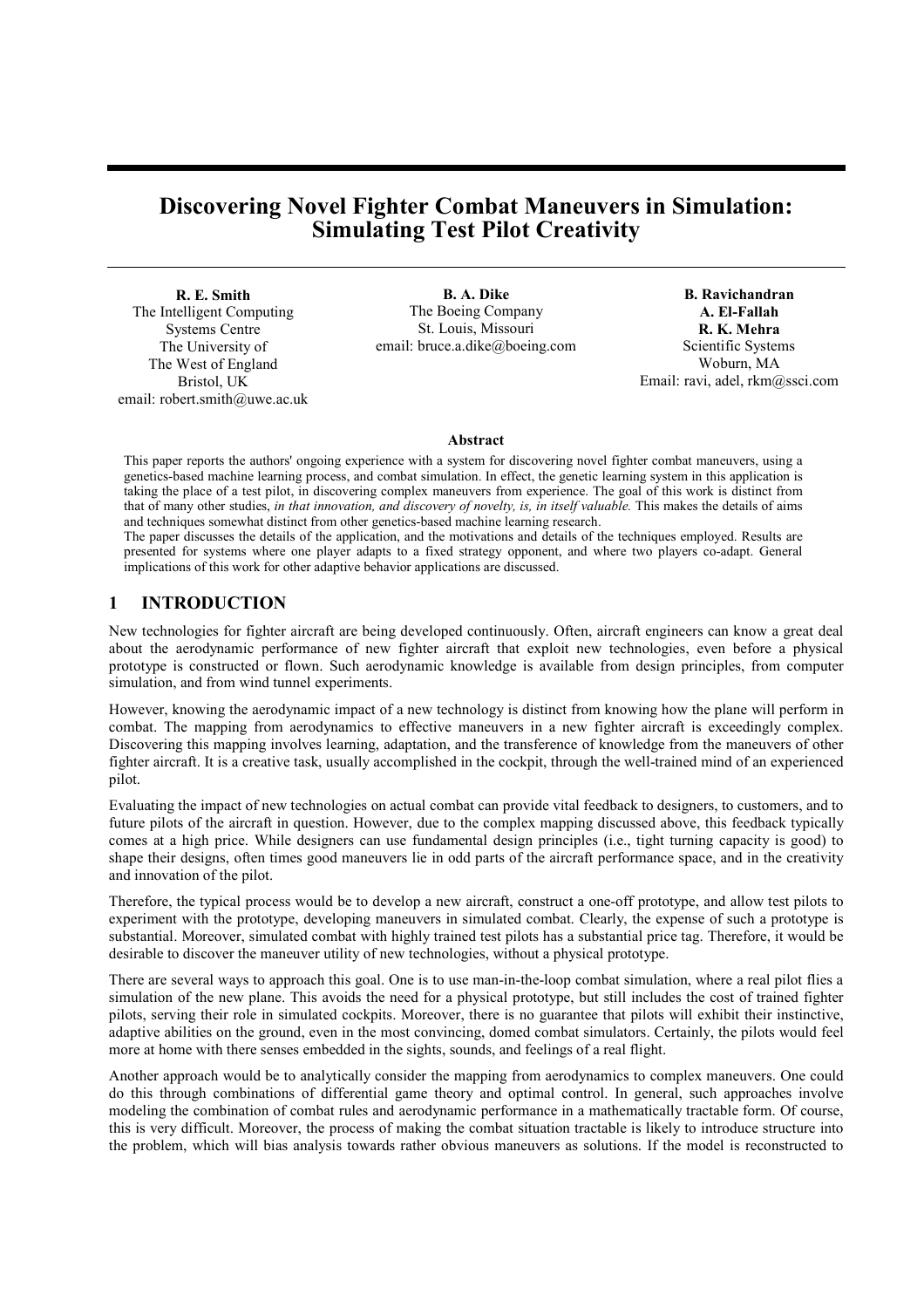allow for new maneuver possibilities, it is likely that analytical techniques will find good maneuvers for these possibilities. However, the tractable modeling process is always likely to bias towards maneuvers that are actually *implicit* in the model. Such processes are unlikely to yield truly novel combat maneuvers.

A third approach is that pursued in the authors' past work, and in new work presented here. In this approach, an adaptive, machine learning system takes the place of the test pilot in simulated combat. This approach has several advantages.

- As in the analytical approach, this approach requires a model. However, in this case the model need only be accurate for purposes of combat simulation. It need not present a mathematically tractable form.
- Moreover, the approach is similar to that of man-in-the-loop simulation, except in this case the machine learning "pilot" has no bias dictated by past experiences with real aircraft, no prejudices against simulated combat, and no tendency to tire of the simulated combat process after hundreds or thousands of engagements.
- Moreover, one overcomes the constraints of real-time simulation.  $\bullet$

This paper considers ongoing work in this area in terms of its unique character as a machine learning and adaptive systems problem. To recognize the difference between this problem and more typical machine learning problems, one must consider its ultimate goal. This work is directed at filling the role of test pilot in the generation of innovative, novel maneuvers. The work is not directed at online control. That is to say, the machine learning system is not intended to generate part of an algorithm for controlling a real fighter aircraft. Like the test pilot in simulated combat, the machine learning system can periodically fail, without worry that the associated combat failure will result in loss of hardware and personnel. In many ways, the machine learning system is even less constrained than the test pilot, in that it can experiment with maneuvers that would be dangerous in simulated fighter combat with real aircraft.

Moreover, the goal of this work is the process of innovation and novelty, rather than discovering optimality. It is difficult to define what is even meant by "the optimal combat maneuver". The system can have performance losses and gains as it learns, and still be useful, if it discovers "interesting" maneuvers along the way. Although performance feedback is necessary to drive the adaptive process in this system, neither optimizing this feedback, nor monotonic increase in its value, are necessarily required for the system to have real-world utility.

The following sections introduce the details of this system, and discuss how its differences in goals affect the techniques employed. Final sections discuss the implications of this work, and suggest how machine innovation could serve as a new, interesting area for further research.

#### $\overline{2}$ FIGHTER AIRCRAFT MANEUVERING

To understand motivations for the work presented here, and the results presented, one must have access to a few concepts of fighter aircraft maneuvering. This section provides an overview. For more comprehensive information, see  $\lceil 2 \rceil$ .

One critical tactical measure in air combat is target *aspect angle*, which is the angle between a target aircraft's line-ofsight, and the line-of-sight to the attacking aircraft. If the target aspect angle is 0, then the target aircraft is pointed directly at the attacker. If the target aspect angle is 180, then the attacker is on the target's tail. Tactical advantage in close-in air combat can be measured as the difference between the target aspect angle and ownship aspect angle, since the most desirable condition for the attacker is to point directly at the target while the target is pointed directly away from the attacker.

An important, new, technological aspect of many modern fighter aircraft is the use of post-stall technology (PST). PST refers to systems such as thrust vectoring and advanced flight controls, which enable the pilot to fly at extremely high angles-of-attack, well beyond the normal stall limits of conventional aircraft. Angle-of-attack refers to the angle between the aircraft's velocity vector and the aircraft's nose, as measured in the geometric plane containing the aircraft's nose and vertical tail. Using PST flight modes, pilots have developed an entirely new class of combat maneuvers.

PST maneuvers include:

- The Herbst Maneuver, which is the most well-known of PST maneuvers. In a Herbst-maneuver, the aircraft quickly reverses direction through a combination of high angle-of-attack and rolling. The Herbst maneuver is named after Wolfgang Herbst, one of the original developers of PST.
- The Helicopter Gun Attack, where the PST aircraft points its nose at a circling adversary while staving in the center of the adversary's turning circle.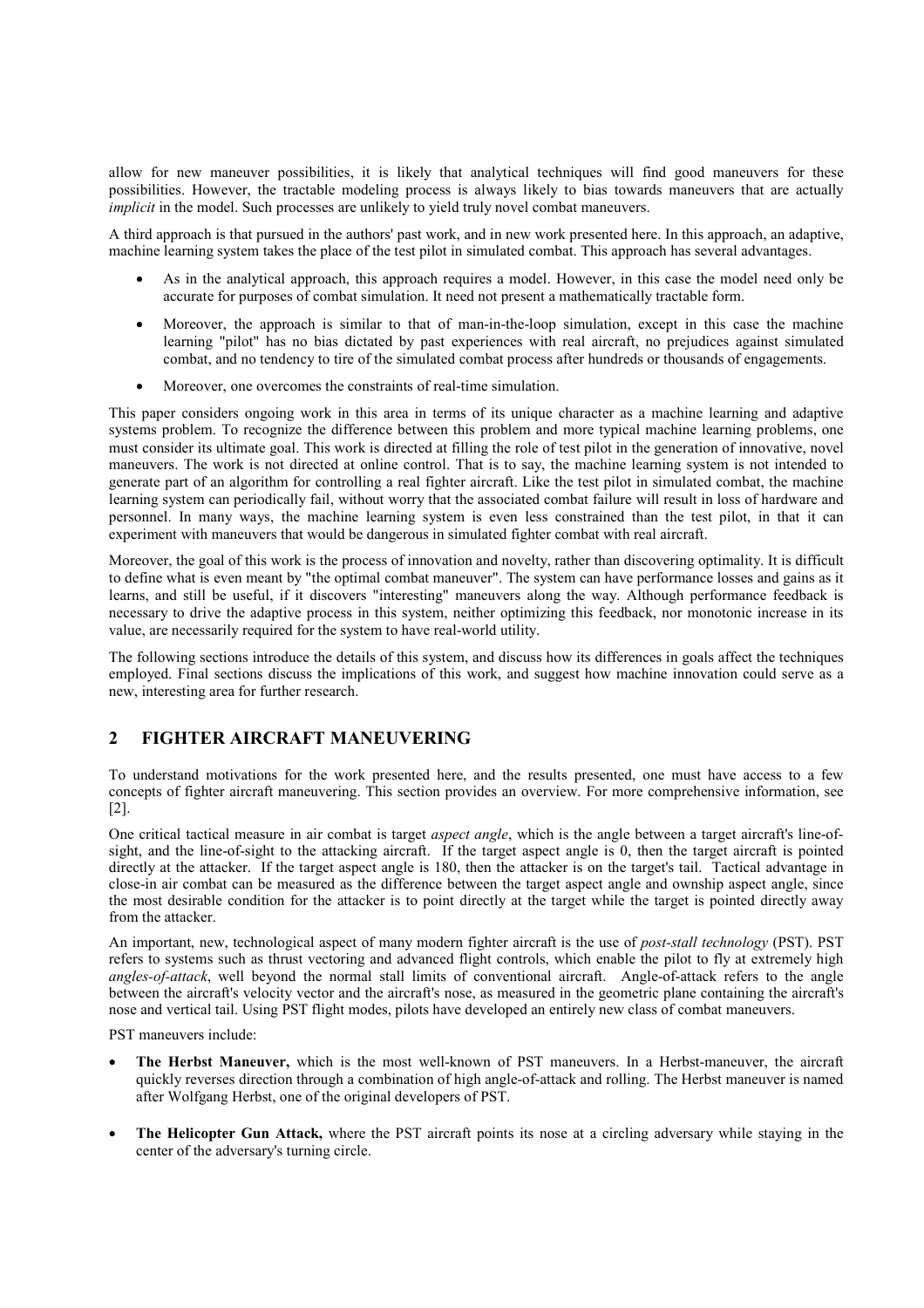- The Cobra Maneuver, which was first demonstrated by the Russian pilot Pougachev. In the Cobra, the aircraft makes a very quick pitch-up from horizontal to 30 degrees past vertical. The airspeed of the aircraft slows dramatically as the plane continues its horizontal travel. The pilot then uses thrust vectoring to help pitch the aircraft's nose down and resume normal flight angles. This allows the aircraft to rapidly strip airspeed, causing a pursuing fighter to overshoot.
- The PST Hammerhead Turn, where the aircraft reverses direction by performing a maneuver resembling a backflip.

One typical attribute of PST tactics is *out-of-plane maneuvering*, where the attacking aircraft flies in a different maneuvering plane than the target. The maneuvering plane is determined by an aircraft's velocity vector and aerodynamic lift vector. A frequent characteristic of PST maneuvers is a continually changing maneuver plane.

PST maneuvers are primarily useful for air-to-air gun attacks, because the gun is fixed in alignment with the aircraft's nose, requiring the aircraft to be pointed directly at the target. Air-to-air missile attacks do not require a similar degree of nose pointing because missiles turn after launch in the direction of the target. Missiles are the preferred mode of attack for air combat. However, air-to-air gun attacks may be required in tactical situations if the target is inside the minimum missile range, or if the target employs countermeasures which defeat missiles.

Due to their complex dynamics. PST maneuvers are difficult to characterize without the use of 3-D visualization tools. The primary visualization tool used in this study was Agile-Vu, a 3-D graphics animation package developed by the U.S. Navy for analyzing aircraft flight trajectories. Agile-Vu provides the user with the ability to examine maneuvers from a variety of viewpoints and determine the degree of out-of-plane maneuvering.

In the experiments presented here, two aircraft are employed. One is the X-31 experimental fighter plane, which has significant PST characteristics. The other is an F-18, which has more "standard" fighter characteristics.

#### 3 **GENETICS-BASED MACHINE LEARNING**

Although genetic algorithms GAs [2,4] are most often used in optimization, a growing area of GA application is in machine learning. Optimization can be distinguished from learning in several important respects. In optimization, a system like the GA is given a fixed set of parameters to tune, and its only feedback is the utility of various parameter settings. In a machine learning problem, a system must interact with an environment that provides utility-related feedback, and feedback that indicates some time-varying state of the environment. In general, the system must find several high-utility sets of parameters that correspond to various state-feedback signals. One approach to machine learning problems is to convert them to optimization problems by assigning a full set of parameters for every possible environmental state, and simply optimizing. In general this approach is impractical. Instead, one would like for the learning system to generalize with sets of parameters that perform well across a range of environmental states. Because the appropriate degree of generalization is itself an unknown, the effective number of parameters needed is unknown as well. Moreover, it might be necessary to obtain these parameters gradually, in "chunks" that build towards a final, generalized solution. Thus, the problem is difficult to cast as one of typical optimization.

This work considers GAs in a machine learning context. A thorough review of genetics-based machine learning cannot be included here, for the sake of brevity. However, a concise review of learning classifier systems (LCSs), the primary genetics-based machine learning technique, is provided in the following section.

#### **LEARNING CLASSIFIER SYSTEMS**  $3.1$

Consider the following method for representing a state/action pair in a reinforcement learning problem [3]; encode an environmental state in binary, and couple it to an action that can be taken in the environment, which is also encoded in binary. In other words, the string

### $0110/010$

represents one of 16 states and one of eight actions. This string can also be seen as a rule that says "IF in state 0 1 1 0. THEN take action 0 1 0". In a LCS, such a rule is called a classifier. One can easily associate a cost value, or other performance measures, with any given classifier.

Now consider generalizing over actions by introducing a "don't care" character  $(\#)$  into the state portion of a classifier. In other words, the string

# 1 1 # / 0 1 0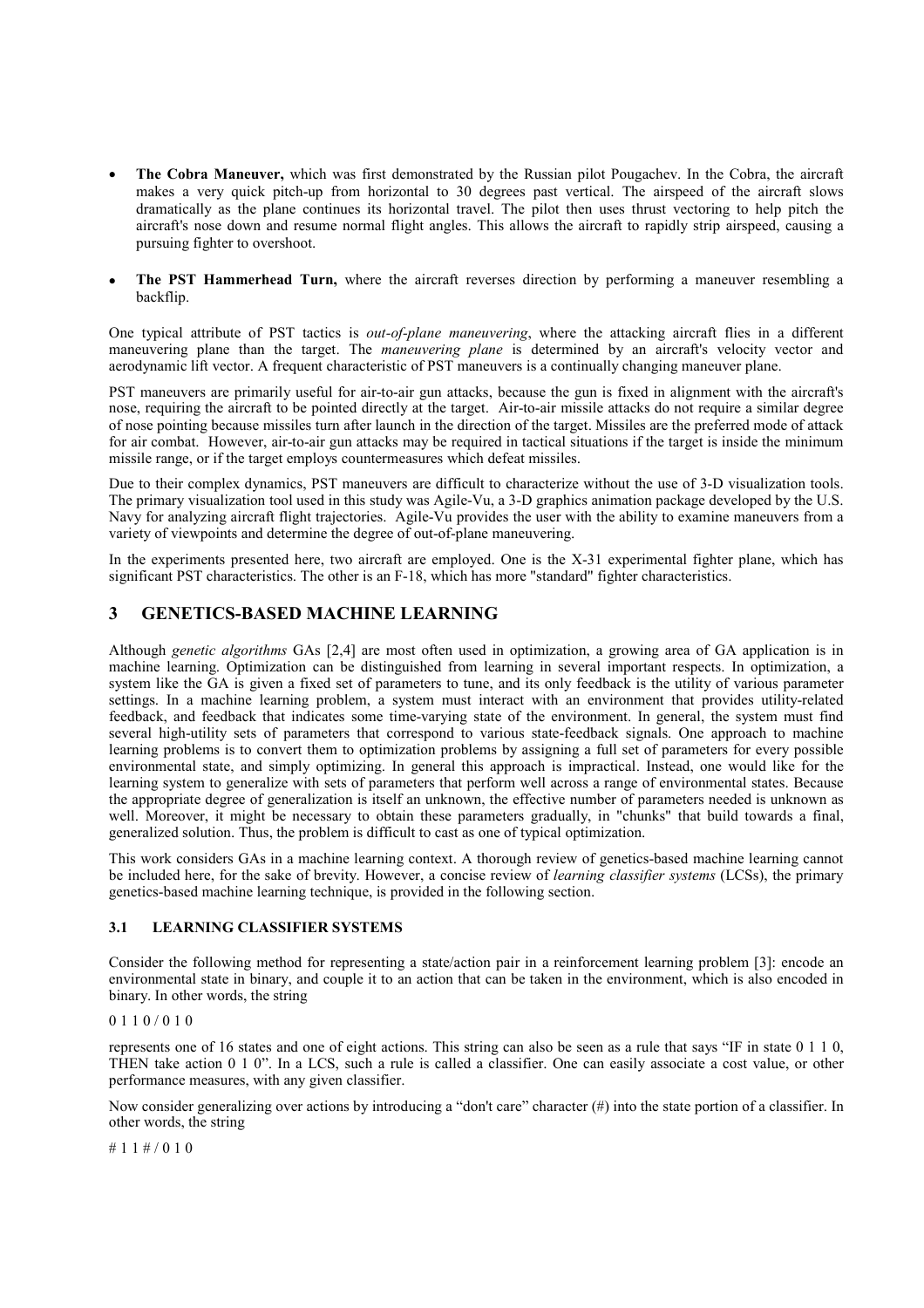is a rule that says "IF in state  $0 1 1 0$  OR state  $0 1 1 1 0$ R state  $1 1 1 0$  OR state  $1 1 1 1$ , THEN take action  $0 1 0$ ". The introduction of this generality allows a system to represent clusters of states and associated actions. However, one can keep only a limited list of these "cluster templates" (which are also called "rules", or classifiers). The search problem involved is deciding which rules to keep, and thus design an effective, rule-dictated maneuver strategy. This is a search problem that naturally lends itself to the GA.

The GA is used in a LCS to locate a good set of generalizations (cluster templates, or generalized rules). Note that this problem requires a diverse set of cooperative classifiers to dictate a strategy. Thus, the LCS applied to this problem must co-evolve an appropriate set of classifiers [4]. By using the GA to search for such strings, one can search for ways of clustering states together such that they can be assigned joint performance statistics [4][5].

Figure 1: Structure of a Learning Classifier System

Figure 1 shows a diagram of the structure of an LCS. In a stimulus-response LCS (like the system used in this paper), at each time step a message is posted by the system's detectors, representing the state of the environment. Classifiers are matched against this external message. From amongst the matching classifiers, some conflict resolution (CR) method is used to select a single classifier to act. That classifier's action is submitted to the environment, through the system's effectors. If reward (performance feedback) is received from the environment, it is distributed by a credit allocation (CA) system. Some LCSs also allow for internal messages that represent communication between classifiers on successive time steps. However, this possibility is not considered here.

The GA is applied periodically after a specified number of operational cycles. Typically, a high-fitness portion of the classifier list serves as the GA population. Newly produced classifiers replace a low-fitness portion of the list. Given the outline of the basic learning system structure, one must consider why an LCS is appropriate for discovering rules that dictate combat maneuver logic. The major motivation for this approach is the extensive theoretical and empirical evidence that GAs have robust adaptive ability in ill-conditioned search spaces [6][7]. Moreover, such systems allow for discovery of co-adapted rules that dictate complex maneuvers. Finally, all these abilities only depend on direct, performance only feedback, making the system ideal for learning from experience in simulation.

#### $\boldsymbol{\Lambda}$ **THE LCS USED HERE**

The authors have extensive, ongoing experience with using LCSs for acquiring novel fighter aircraft maneuvers. This is a successful, ongoing project, satisfying real-world goals for industry, NASA, and The United States Air Force [8,10].

By way of introduction to the system used here, consider the basic problem of one-versus-one fighter aircraft combat. Two aircraft start their engagement at some initial configuration and velocity in space. In our simulations, an engagement lasts for a pre-specified amount of time (typically 30 seconds). An engagement is divided into discrete time instants (in our simulation, 1/10<sup>th</sup> second instants). At each instant, each "aircraft" must observe the state of the environment, and make a decision as its own action for that instant. A score for a given aircraft can be calculated at the end of an engagement by comparing that aircraft's probability of damaging its opponent to its own probability of being damaged.

Given this basic outline of the problem at hand, we will introduce details of the fighter aircraft LCS.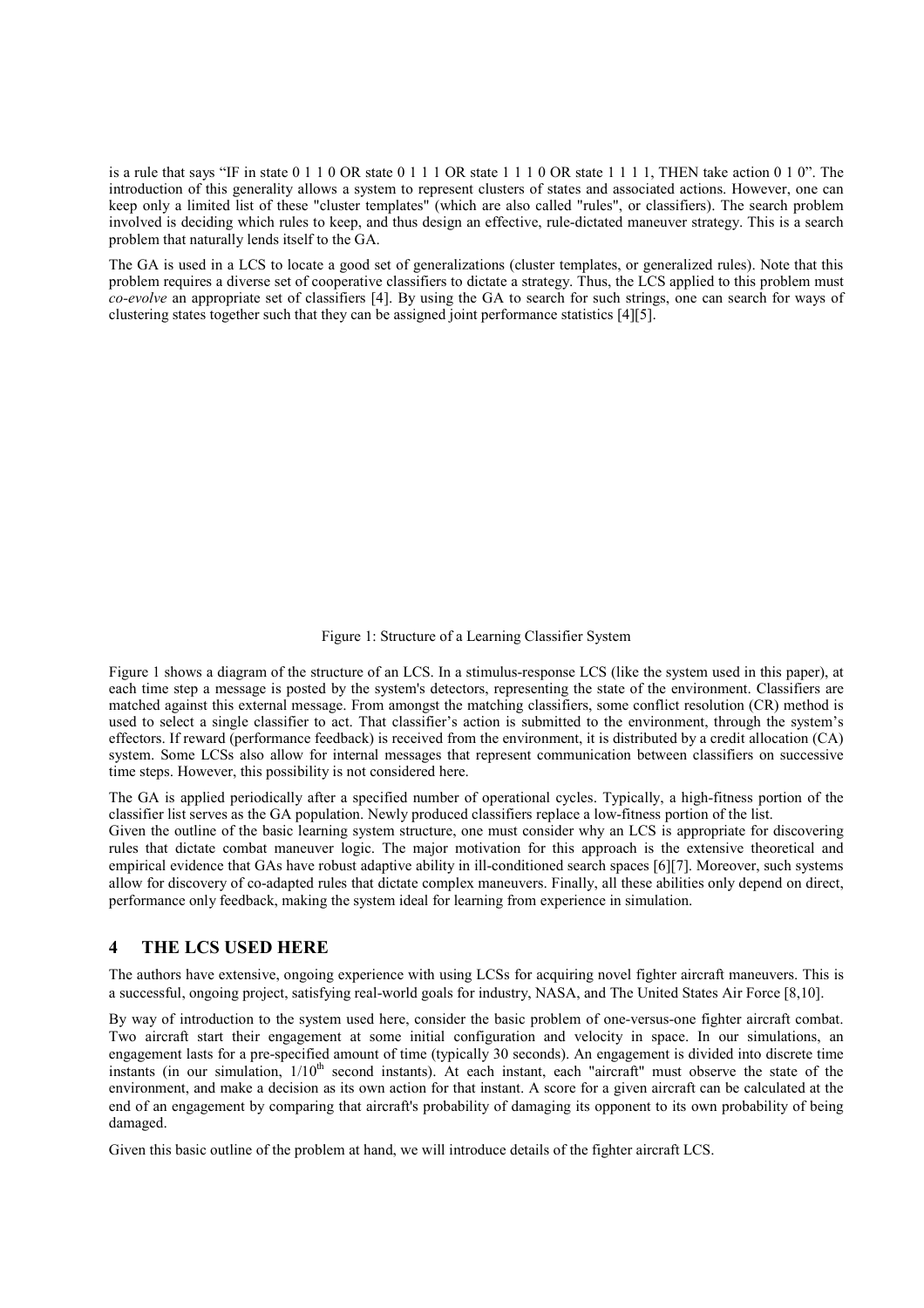### 1.1. The Combat Simulation

The LCS interacts in simulated, 1-versus-1 combat, through AASPEM, the Air-to-Air System Performance Evaluation Model. AASPEM is a U.S. Government computer simulation of air-to-air combat, and is one of the standard models for this topic.

#### $1.2.$ **Detectors and Classifier Conditions**

The conditions of the classifier are from the traditional  $\{1, 0, \# \}$  alphabet, defined over the encoding of the environmental state shown in Table 1.

|                        | Bins (represented in binary, plus the # character) |                |                  |          |          |          |          |          |  |  |
|------------------------|----------------------------------------------------|----------------|------------------|----------|----------|----------|----------|----------|--|--|
| 3 bits:                | 000                                                | 001            | 010              | 011      | 100      | 101      | 110      | 111      |  |  |
| <b>Own Aspect</b>      | < 45                                               | $45$ to        | $90$ to          | $135$ to | $180$ to | $215$ to | $270$ to | $315$ to |  |  |
| Angle (Degrees)        |                                                    | 90             | .35              | 180      | 215      | 270      | 315      | 360      |  |  |
| <b>Opponent Aspect</b> | < 45                                               | $45$ to        | $90$ to          | $135$ to | $180$ to | $215$ to | $270$ to | $315$ to |  |  |
| <b>Angle (Degrees)</b> |                                                    | 90             | 135              | 180      | 215      | 270      | 315      | 360      |  |  |
| 2 bits:                | 00 <sup>1</sup>                                    | 01             | 10               | 11       |          |          |          |          |  |  |
| Range (1000 feet)      | $\leq 1$                                           | $1$ to         | $4.5$ to         | > 7.5    |          |          |          |          |  |  |
|                        |                                                    | 4.5            | 7.5              |          |          |          |          |          |  |  |
| Speed (100 knots)      | $\leq$ 2                                           | $2$ to         | $3.5 \text{ to}$ | > 4.8    |          |          |          |          |  |  |
|                        |                                                    | 3.5            | 4.8              |          |          |          |          |          |  |  |
| Delta Speed (100       | $< -5$                                             | $-5$ to        | $.5$ to          | >1       |          |          |          |          |  |  |
| knots)                 |                                                    | .5             | 1                |          |          |          |          |          |  |  |
| Altitude (1000         | < 10                                               | 10 to          | $20$ to          | > 30     |          |          |          |          |  |  |
| feet)                  |                                                    | 20             | 30               |          |          |          |          |          |  |  |
| <b>Delta Altitude</b>  | $\leq -2$                                          | $-2$ to        | $2$ to           | >4       |          |          |          |          |  |  |
| $(1000 \text{ feet})$  |                                                    | $\overline{c}$ | $\overline{4}$   |          |          |          |          |          |  |  |
| <b>Climb Angle</b>     | $\leq -30$                                         | $-30$ to       | $30$ to          | > 60     |          |          |          |          |  |  |
|                        |                                                    | 30             | 60               |          |          |          |          |          |  |  |
| <b>Opponent Climb</b>  | $\leq -30$                                         | $-30$ to       | $30$ to          | >60      |          |          |          |          |  |  |
| Angle                  |                                                    | 30             | 60               |          |          |          |          |          |  |  |
| Total: 20 bits         |                                                    |                |                  |          |          |          |          |          |  |  |

Table 1 Encoding of Environmental State in the Fighter Aircraft LCS.

Note that although this encoding is *crisp*, its coarseness, and the open-ended bins sometimes used in the encoding, have a linguistic character that is similar to that of a  $fuzzy$  encoding. That is, concepts like "high, low, and medium" are embodied in the encoding.

### 1.3. Effectors and Classifier Actions

The classifier actions directly fire effectors (there are no internal messages). Actions are from the traditional  $\{1,0,\# \}$ syntax, and correspond to the coarse encoding shown in Table 2.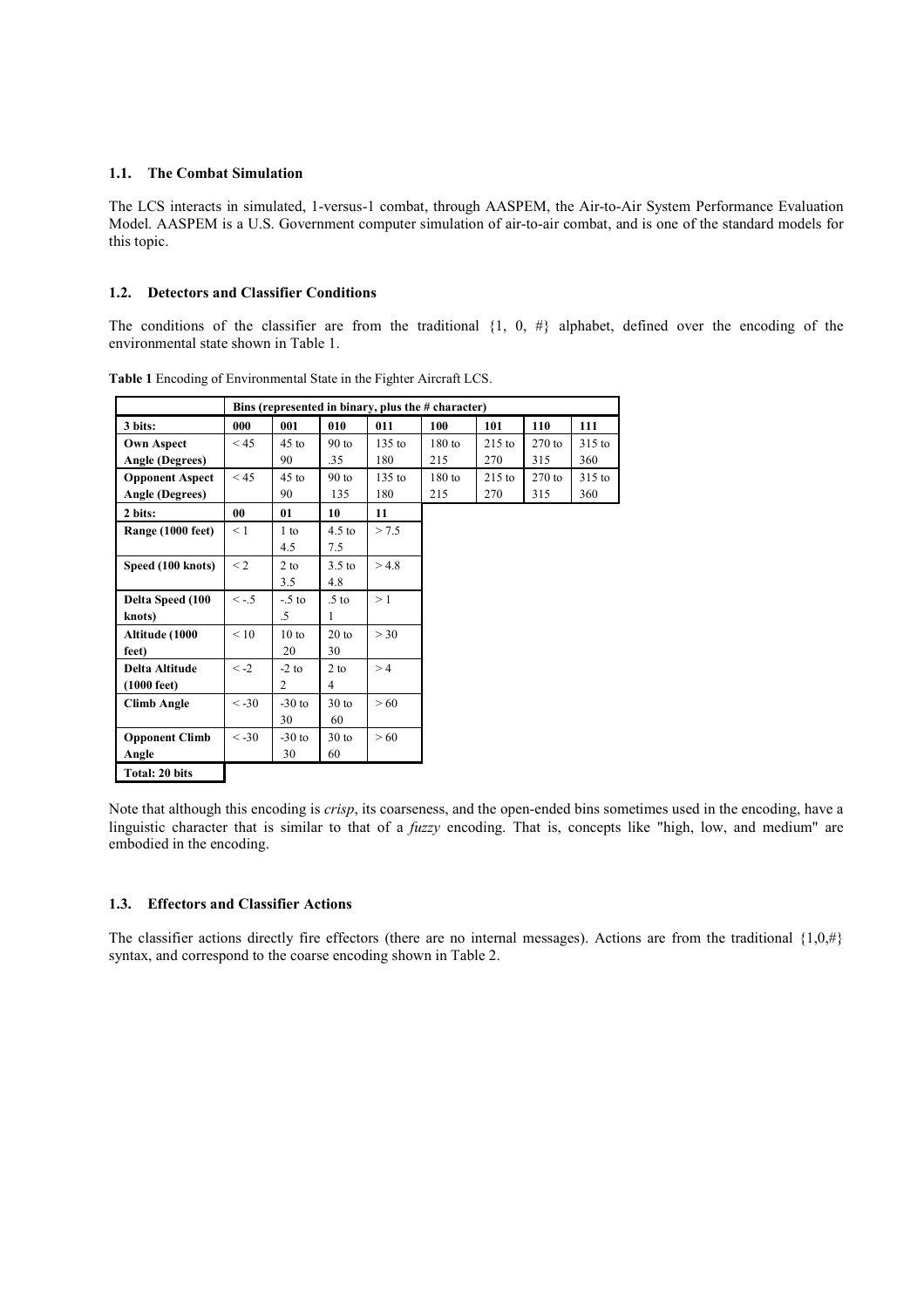|                                      | <b>Action Values (suggested to AASPEM)</b> |     |     |     |     |       |       |       |  |  |
|--------------------------------------|--------------------------------------------|-----|-----|-----|-----|-------|-------|-------|--|--|
| 3 bits:                              | 000                                        | 001 | 010 | 011 | 100 | 101   | 110   | 111   |  |  |
| <b>Relative Bank Angle (Degrees)</b> | $\theta$                                   | 30  | 45  | 90  | 180 | $-30$ | $-45$ | $-90$ |  |  |
| <b>Angle of Attack (Degrees)</b>     | 0                                          | 10  | 20  | 30  | 40  | 50    | 60    | 70    |  |  |
| 2 bits:                              | 00                                         | 01  | 10  | 11  |     |       |       |       |  |  |
| Speed (100 Knots)                    |                                            |     | 3.5 | 4.8 |     |       |       |       |  |  |
| Total: 8 bits                        |                                            |     |     |     |     |       |       |       |  |  |

Table 2: Action encoding in the Fighter aircraft LCS.

Note that these action values are only *suggested* to the system that simulates the fighter combat. In many situations, it may be impossible for the aircraft to obtain the exact value suggested by the active classifier. Fortunately, the nature of the underlying fighter combat simulation returns an aerodynamically feasible setting of these action parameters, regardless of conditions. This feature of the system is discussed in more detail later.

As an example of the encoding, consider the classifier shown below:

01010010110111010010 / 11010010

This classifer decodes to:

IF

```
(90 > OwnAspectAngle > 35) AND
         (215 > OpponentAspectAngle > 180) AND
         (7.5 > \text{Range} > 4.5) AND
         (Speed > 4.8) AND
         (0.5 > DeltaSpeed -0.5) AND
         (Altitude > 30) AND
         (2 > DeltaAltitude > -2) AND
         (ClimbAngle < -30) AND
         (60 > OpponentClimbAngle> 30)
THEN ATTEMPT TO OBTAIN
         (RelativeBankAngle = -45) AND
         (AngleOfAttack = 40) AND
         (Speed = 3.5)
```
### 1.4. Match-and-Act

In our system if no classifiers are matched by the current message, a default action for straight, level flight is used. There is no "cover" operator [13].

### 1.5. Credit Allocation

- At the end of an engagement, the "measure of effectiveness" score for the complete engagement is calculated (see below).
- This score is *assigned* as the fitness for *every* classifier that acted during the engagement (and to any duplicates of these classifiers).
- Note that this score *replaces* the score given by averaging the parent scores when the GA generated the rule. Thus, rules that do not fire simply "inherit" the averaged fitness of their GA parents [9].

### 1.6. Measures of Effectiveness

Our efforts have included an evaluation of different measures of effectiveness within the genetics-based machine learning system, to determine the relative sensitivity of the process. Initial candidate measures included exchange ratio, time on advantage, time to first kill, and other relevant variables.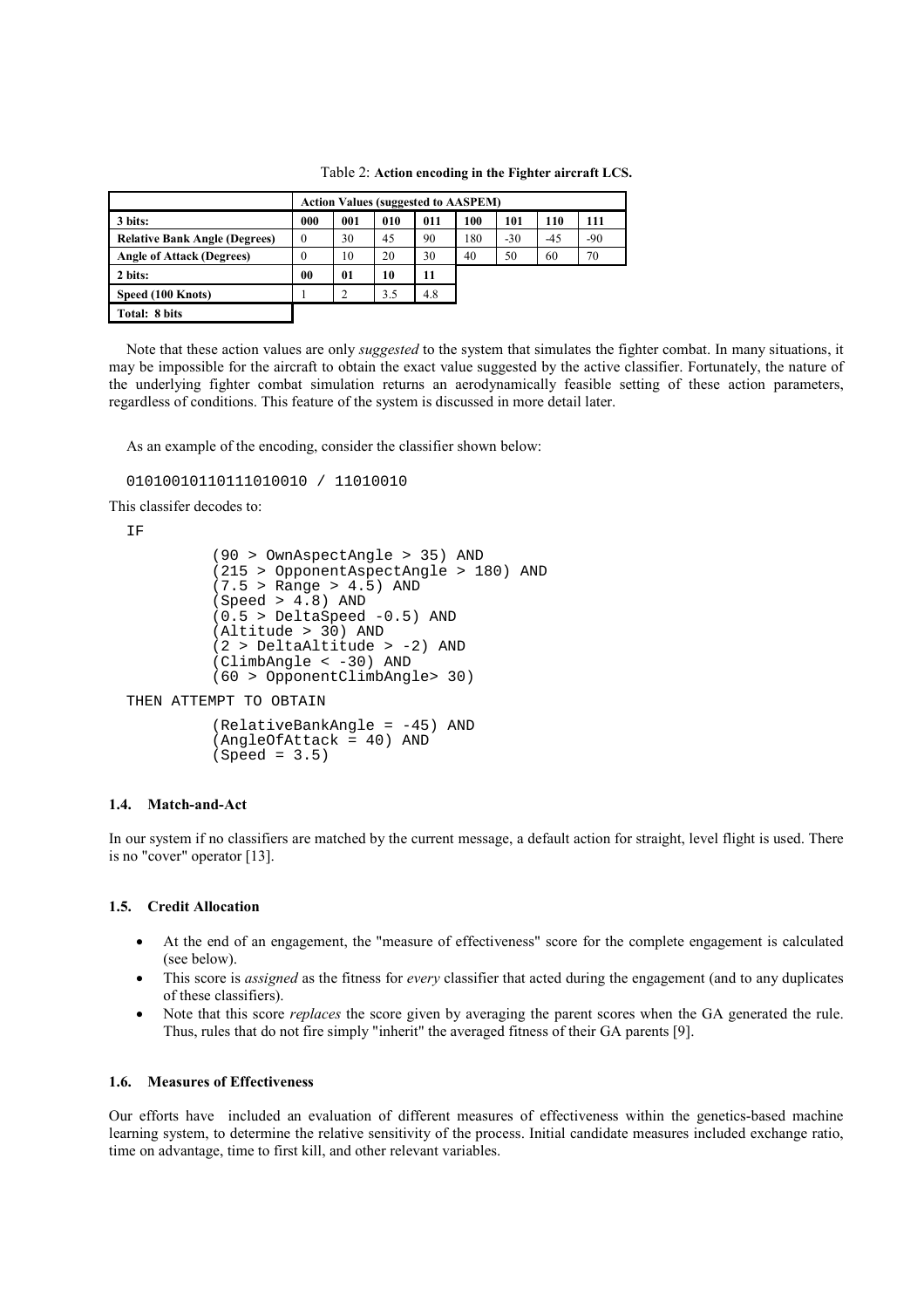The measure of effectiveness ultimately selected to feedback into the GA fitness function was based on the following steps. The base score was based on a linear function of average angular advantage (opponent target aspect angle minus ownship target aspect angle) over the engagement, as shown in Figure 2.



Figure 2: Measure of effectiveness, which is used as an input to the GA fitness function.

To encourage maneuvers that might enable gun firing opportunities, an additional score was added when the target was within 5 degrees of the aircraft's nose. A tax was applied to non-firing classifiers to discourage the proliferation of parasite classifiers that contain elements of high-performance classifiers but have insufficient material for activation. All non-firing classifiers that were identical to a firing classifier were reassigned the firing classifier's fitness.

### 1.7. GA Activation

- The GA acts at the end of each 30-second engagement.
- The GA is panmictic (it acts over the entire population).
- In some of our experiments, the *entire* classifier list is replaced each time the GA is applied. This has been surprisingly successful, despite the expected disruption of the classifier list. In recent experiments, we have used a generation gap of 0.5 (replacing half of the classifier population with the GA). This is still a substantially larger portion than are replaced in many LCSs.
- A new, GA-created classifier is assigned a fitness that is the average of the fitness values of its "parent" classifiers.
- The GA used employed tournament selection, with a tournament size ranging from 2 to 8.
- Typical GA parameters are a crossover probability of 0.95, and a mutation rate of 0.02 per bit position. When a condition bit is selected for mutation, it is set to one of the three possible character values  $(1, 0, \text{or } \#)$ , with equal probability. Note that this actually yields an effective mutation probability of  $(0.02)(2/3)=0.0133$ . Children rules replaced randomly selected rules in the population.

### 1.8. Conflict Resolution

The matching rule with the highest fitness/strength is selected to act *deterministically*.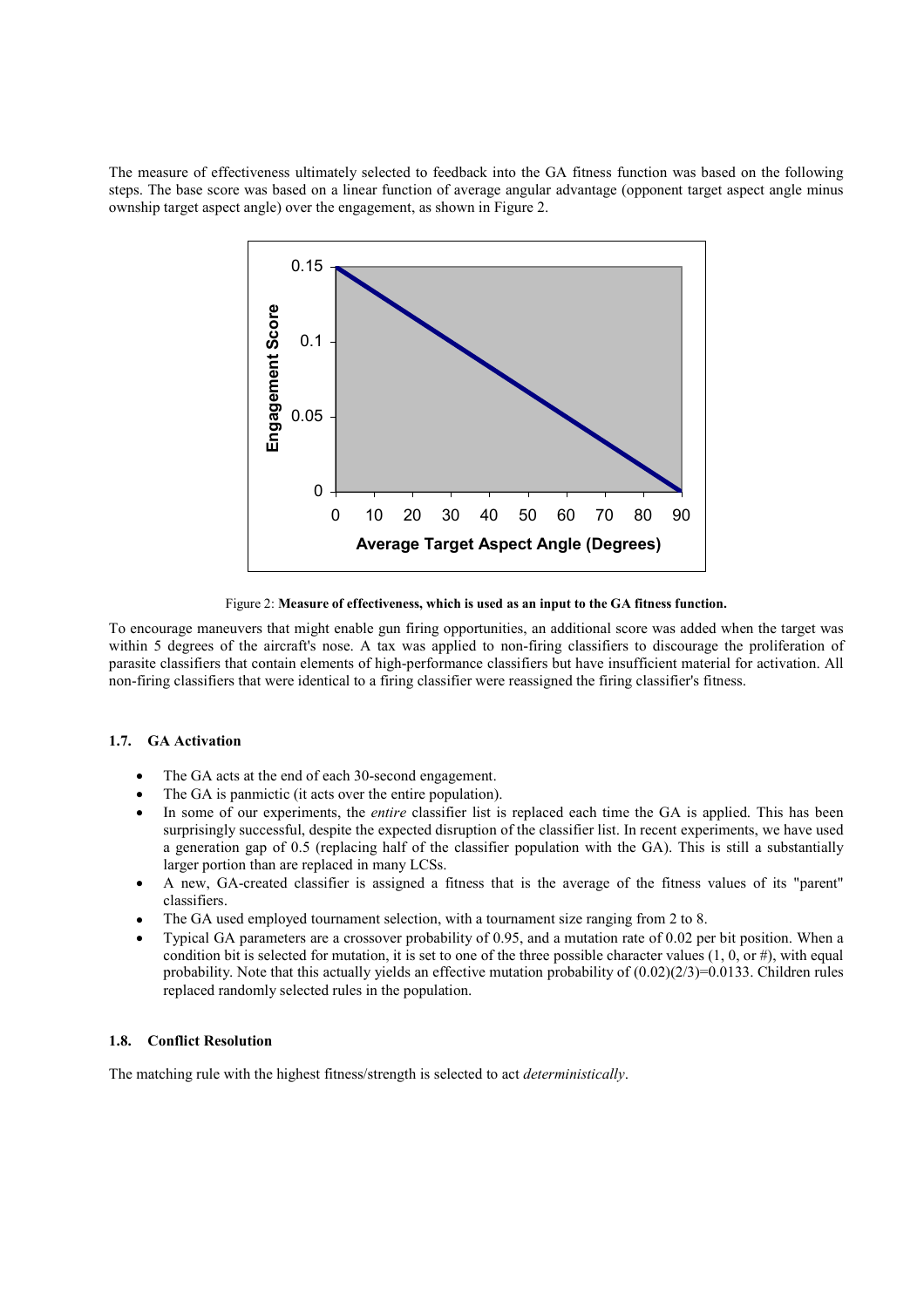### 1.9. Combat Simulation Starting Conditions

A two-tier approach was employed for defining run conditions and learning system parameters. First, a baseline matrix of initial positions, relative geometries, and energy states was identified in conjunction with NASA requirements. The primary source document for this step was the X-31 Project Pinball II Tactical Utility Summary, which contained results from manned simulation engagements conducted in 1993 at Ottobrunn, Germany [14]. Initial findings from the X-31 Tactical Utility Flight Test conducted at Dryden Flight Research Center were also used to compare with results from this project. The baseline, starting condition, test matrix, as shown in Figure 3, was based on X-31 manned simulation and flight test conditions, and was tailored to the X-31 performance envelope, flight test range constraints, and other testing considerations.

Note that each of these represents a separate initial condition for a fighter combat simulation. Each learning run consists of repeated engagements, all starting from the same one of these conditions.



Figure 3: Baseline test matrix of initial conditions for the combat simulations.

The first four start conditions (Defensive (DEF), Offensive (OFF), Slow-Speed Line Abreast (SSLA), and High-Speed Line Abreast (HSLA)) were derived directly from the Pinball II project. The fifth start condition, High Speed Head-On Pass (HSHP), was added to the matrix to provide an additional geometry which would not exclusively result in a close turning fight. The opponent aircraft was an F/A-18. The baseline matrix formed a set of core conditions to generate X-31 tactics results for a balanced cross-section of tactically relevant conditions. The test conditions specified the initial geometries, X-31 and opponent speeds, altitudes and ranges.

## 2. "One-Sided Learning" Results

Results from the system outlined in Section 1 are extensively documented elsewhere [8,9]. However, results are reprinted here for clarification.

In our early efforts [8], only one of the fighter aircraft employs the genetic learning system, while the other employs fixed, but reactive, standard combat maneuvers that are embedded in AASPEM. Simply stated, these fixed maneuvers instruct the opponent to execute the fastest possible turn to point it's own nose at the LCS-controlled aircraft, while attempting to match it's altitude.

In this "one-sided learning" configuration, the system has found a variety of novel fighter aircraft maneuvers that were positively evaluated by actual fighter test pilots. One maneuever discovered by the LCS is shown in Figure 4. Moreover, the system discovers maneuvers from a variety of well-recognized fighter aircraft strategies [8]. For instance, the result shown in Figure 4 is a variant of the well-documented "Herbst maneuver".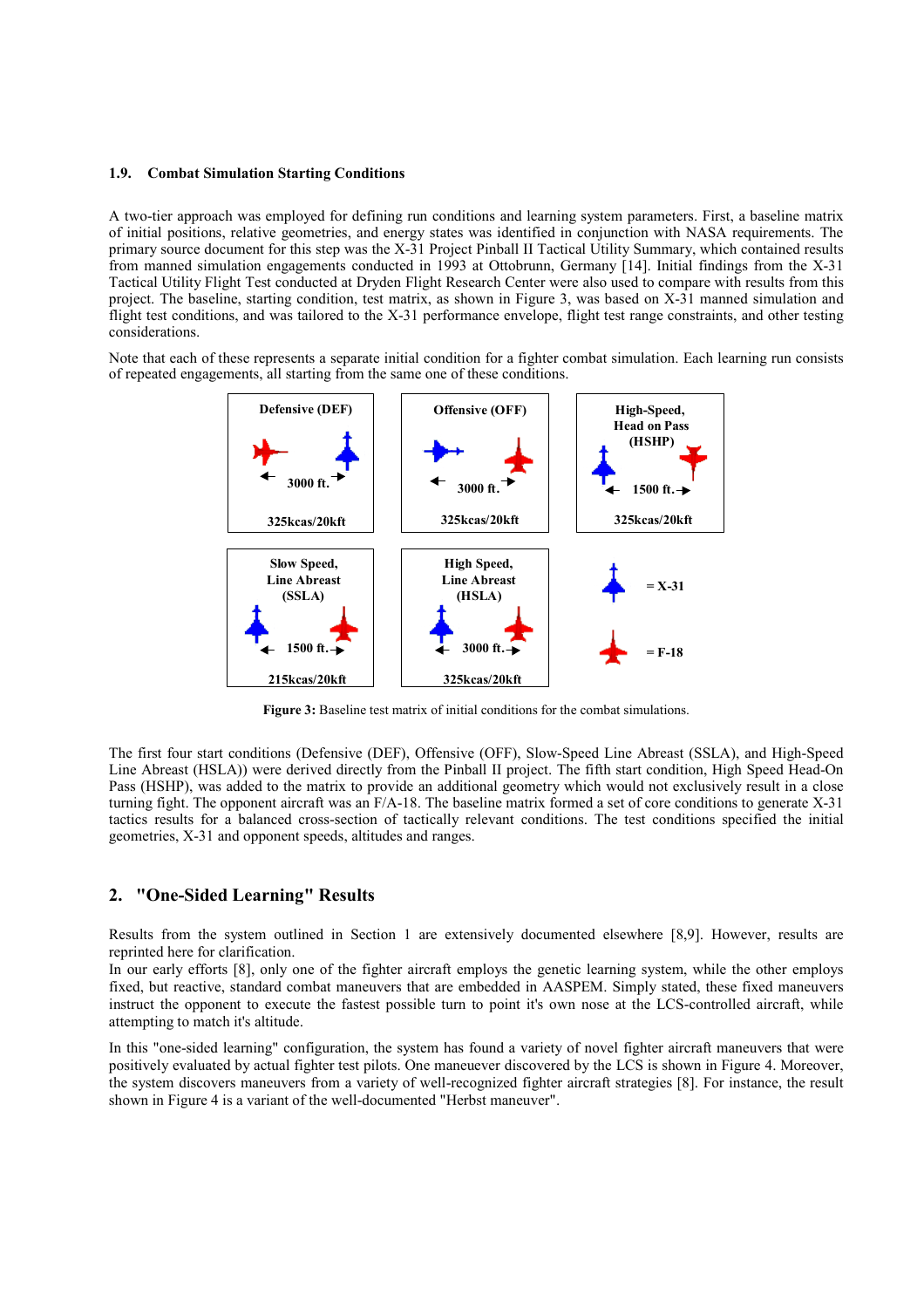

Figure 4: A maneuver evolved by the LCS, starting from the HSHP starting position (see Figure 3). The aircraft on the left is following a fixed, but reactive strategy, while the aircraft on the right is following a strategy evolved by the LCS.

#### "Two-Sided Learning" Results  $3.$

In more recent work with the fighter combat LCS, we have allowed both opponents to adapt under the action of the GA [10]. This ongoing effort complicates the fighter combat problem, and the interpretation of simulation results. These complexities are best seen from the perspective of extant literature on two player games.

In many ways, the one-versus-one fighter combat scenario is like a continuous version of the *iterated prisoners' dilemma* (IPD) [17,18]. In the IPD, the game takes place in distinct rounds, in which each player can take one of two actions: cooperate or defect. If both players cooperate, both players get a moderate reward. If one player defects while the other cooperates, the former gets a large reward, and the latter gets a large punishment (negative reward). If both defect, both get an even larger punishment.

This is similar to the situation in the one-versus-one fighter combat scenario. Each aircraft has a choice of attacking the other (analogous to defecting), or evading the other (analogous to cooperating). This analogy is useful, since IPD has been studied a great deal, both with static and adaptive players. However, it is important to note that the current work may be one of the first explorations of a real-world, continuous time analog of IPD with two adaptive players.

The IPD literature for co-adaptive players shows us several interesting behaviors. Each of these is an artifact of the red queen effect, so-called, because the red queen in Alice in Wonderland states that in her world you must keep running just to stand still [19]. In an analogous way, the performance of each player in the two-sided learning problem is relative to that of its opponent. In other words, when one player adapts and the other uses a static strategy (as in our previous work), the performance of the adaptive player is absolute with respect to its opponent. However, when both players are adaptive, the performance ceases to have an absolute meaning. Instead, its meaning is only relative to the state of its current opponent. This is an important effect that must be considered in the interpretation of our current results.

Also because of the red queen effect, the dynamic system created by two players has several possible attractors. These include

- Fixed Points Where each player adapts a static strategy, as is willing to cope with a (possibly inferior) steady state.
- Periodic Behavior Where each player cycles through a range of strategies, sometimes losing and sometimes winning.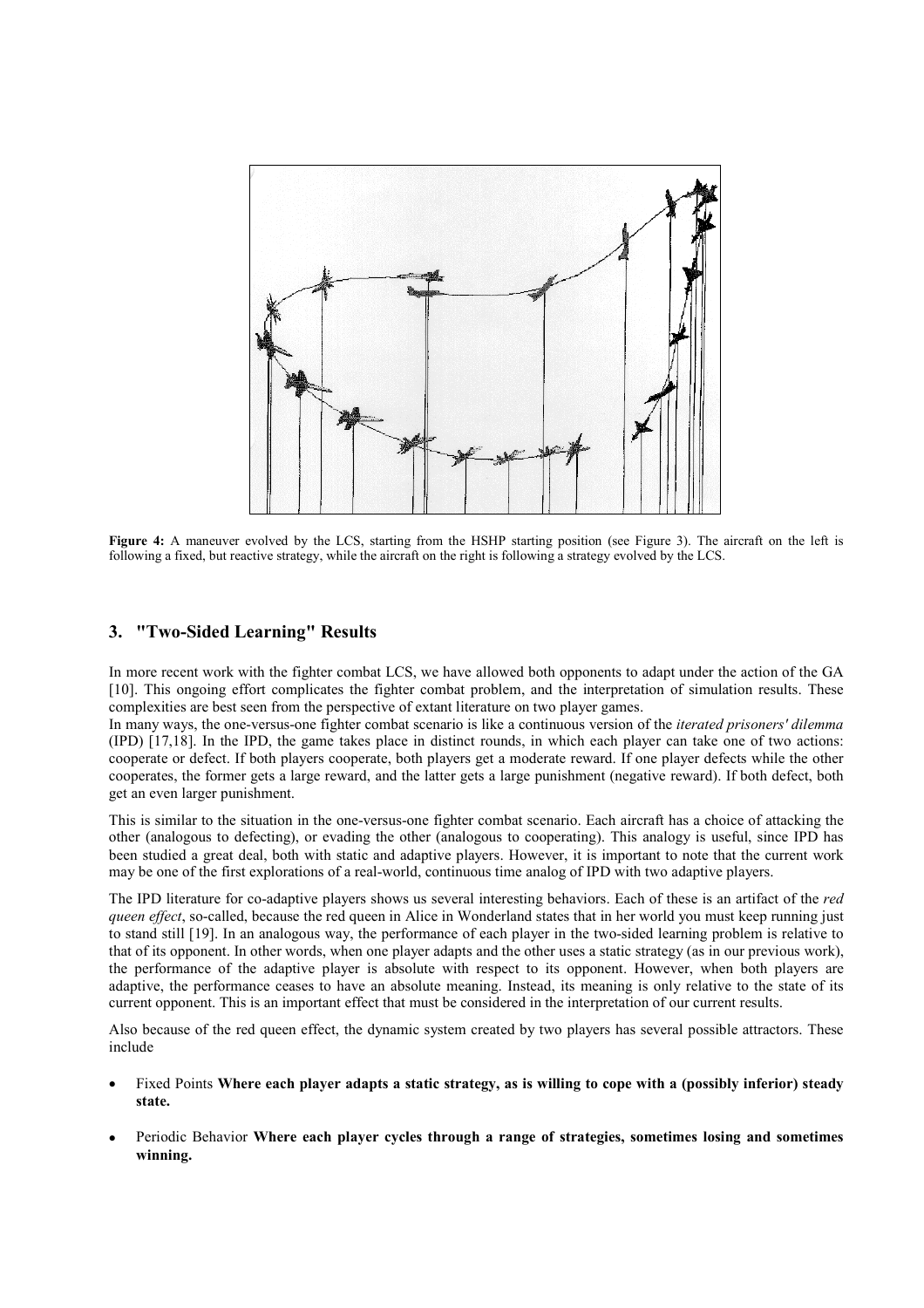- Chaotic Behavior: Where each player visits a random series of strategies, with no eventual escalation of tactics.
- Arms Races Where each player continuously ramps up the sophistication of its strategies.

The latter is clearly the behavior we want our simulations to encourage. Our current results have (qualitatively) shown promise in this area (i.e., we have seen an escalation of strategies between the two aircraft).

A number of approaches to two-sided learning have been considered. In each approach, a "run" consists of 300 simulated combat engagements. Approaches employed include:

- 1. Alternate freeze learning (ALT): In each run one side is learning while the other is frozen (not altering its rule base). The frozen player uses the population (rules) obtained from the previous run, in which it was learning. The learning player starts each new run with a random set of rules. In other words, rules are learned "from scratch" against the rules learned in the last cycle by the other player.
- 2. Alternate freeze learning with memory (MEM): This learning scheme can be viewed as an extended version of the ALT learning. At the end of each run, the results of the 300 engagements are scanned to obtain the highest measure of effectiveness. The rules from the highest scoring engagement are used for the frozen strategy in the next run. Furthermore, these rules are memorized and are added to the population in the upcoming learning sequence runs. Thus, the system has memory of its previously learned behavior.
- 3. Parallel learning (PAR): Genetic learning goes on continuously for both players.

Each of the three two-sided algorithms were tested and evaluated on all five Pinball cases (see Figure 3). In all experiments a population of maneuvers was generated in an iterative process, beginning with an initial population of random classifiers. The maneuver population was successively improved using AASPEM air combat engagements to evaluate the maneuver.

A typical two-sided learning result (and one which indicates a learning "arms race") is shown in Figure 5 and Figure 6.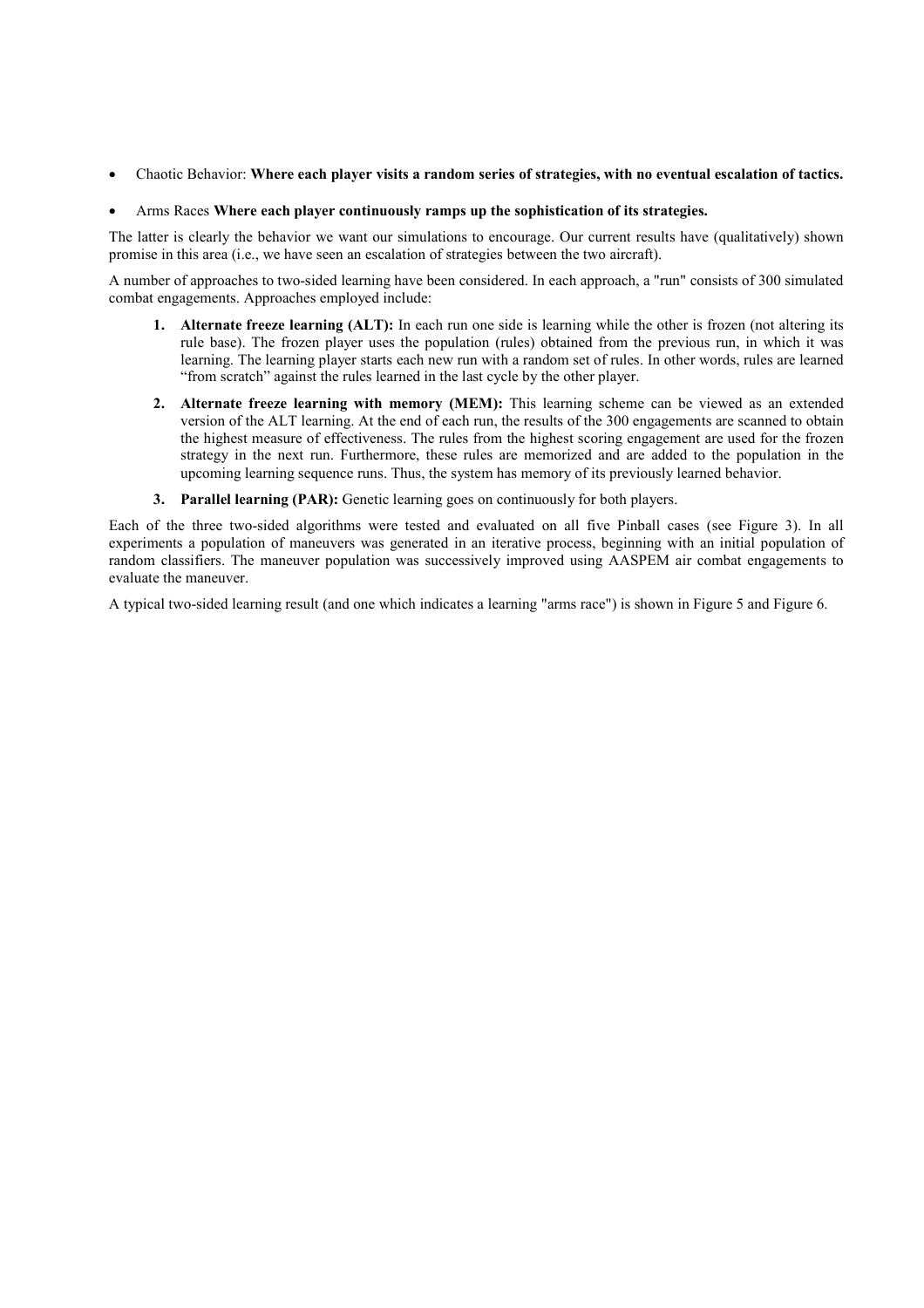

Figure 5: A coevolved result, where both aircraft are executing maneuvers that were discovered by the separate LCSs, starting from the SSLA initial condition (see Figure 3), and the ALT learning strategy. This is the "best" maneuver discovered by the Red Player, which is a reaction to the maneuver learned by the Blue Player.



Figure 6: A coevolved result, where both aircraft are executing maneuvers that were discovered by the separate LCSs, starting from the SSLA initial condition (see Figure 3), and the ALT learning strategy. This is the "best" maneuver discovered by the Blue Player, which is a reaction to the "best" maneuver for the Red Player, which was discovered earlier by the Red Player's LCS (which is shown in Figure  $5$ ).

Figure 5 shows the "best" maneuver (in terms of the measure of effectiveness discussed in Section 1.6) discovered for the Red Player. In this maneuver, the Red Player (which is an F-18) fails to have an advantage for more than the last half of the engagement due to agile maneuvers performed by the Blue Player (which is an X-31, a somewhat superior aircraft). The X-31 executes a nose dive maneuver followed by Herbst-type maneuver allowing it to gain an advantage. Although Red does not gain advantage, it is interesting to note its evasive behavior in reaction to blue's maneuver.

Figure 6 is the Blue Player's "best" maneuver (once again, in terms of the measure of effectiveness), which is evolved after the result shown in Figure 5. It is likely that learning from the Red Player's evasion (Figure 5) resulted in the improved behavior seen in Figure 6. This illustrates the advantage of two-sided learning. However, note that the meaning of "best", in terms of a static measure of effectiveness, is not entirely clear in these simulations, due to the red queen effect. Therefore, further investigation of the two-sided learning system is needed. However, the two-sided learning system is already yielding valuable maneuver information, in relationship to the system's overall goals.

#### 5 DIFFERENCES IN GOALS AND TECHNIQUES

We believe much of the success of the system presented above is due to the particular goal at which the system is directed. From the outset of the fighter aircraft LCS project, the goal has not been to directly *control* fighter aircraft. Instead, the focus has been on the discovery of novel maneuvers for their own sake. The utility of this goal is revealed when one considers the complexity of the aircraft combat task [7].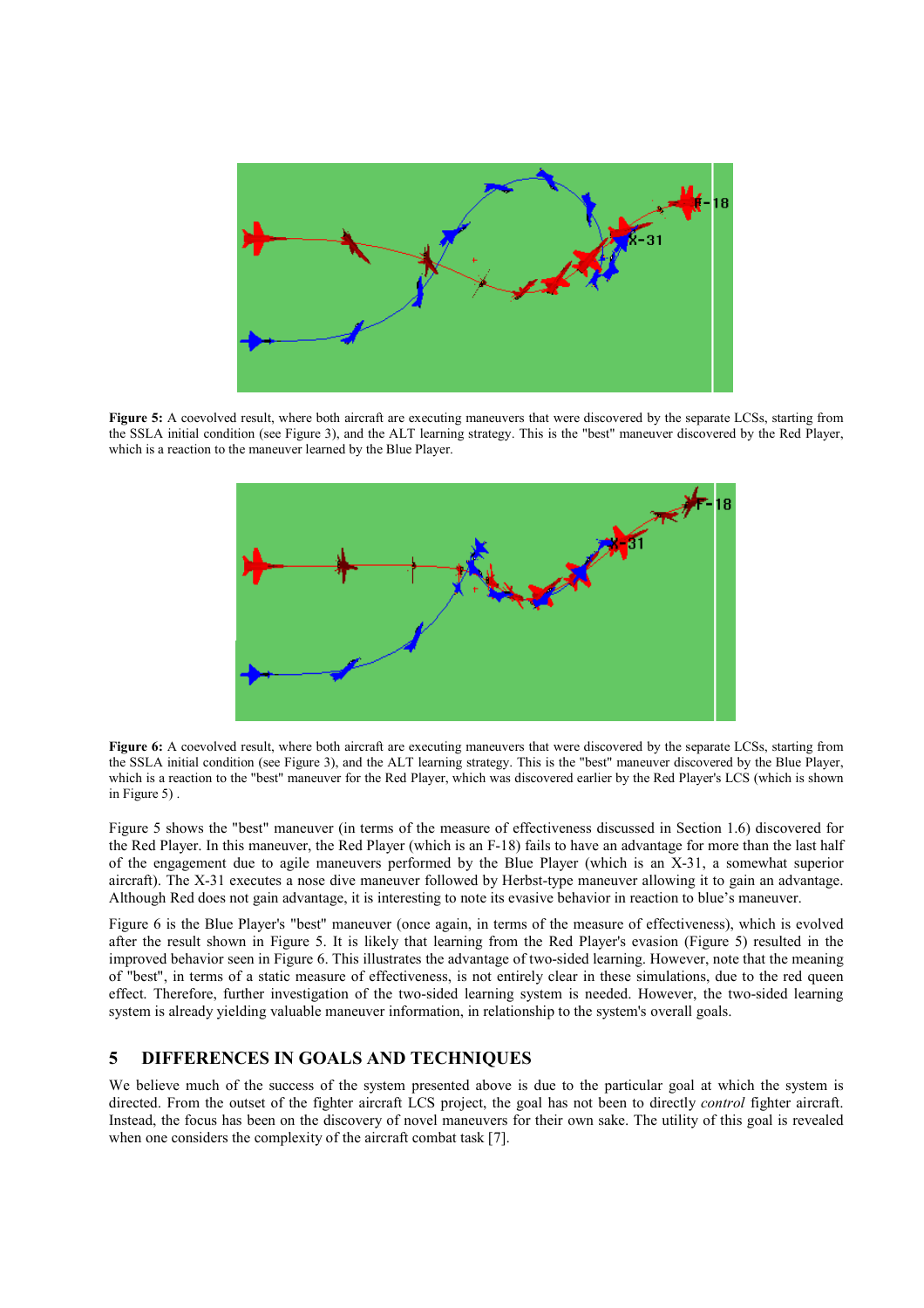In a general sense, one can understand the aircraft's *aerodynamic* characteristics before an actual prototype is generated. However, given the complexity of the aircraft combat task, one cannot map this directly to maneuvers that are advantageous. Therefore, test pilots, and extensive combat trials (mock or real), are generally needed to discover the innovative maneuvers that will convert raw aerodynamics into combat success.

Therefore, the goal of or system simply the discovery of novel maneuvers, not optimality. There is, in general, no such thing as an optimal maneuver, and discovery of such a maneuver is not the system's goal. Discovering many *successful* combat maneuvers in this complex task has quantifiable advantages, including:

- Feedback to aircraft designers with regard to the combat advantages of various aerodynamic characteristics.
- Feedback to fighter pilots on the use of various aircraft characteristics.
- Feedback to customers on the advantages of a given aircraft's characteristics.

These advantages have real-world value. Moreover, they are advantages that could transfer to any number of other tasks where the discovery of novel strategies is difficult, and where new strategies have intrinsic values.

#### **IMPLICATIONS OF THIS GOAL** 6

In general, the goal of novelty discovery shifts the perception of what techniques are advantageous. For instance, the pursuit of O-values that yield a Bellman optimal control strategy seems less critical in this setting. While it is true that one wants to pursue high utility maneuvers, it is not expected, that an "optimal" maneuver can be found. Moreover, enumerating all possible high-utility maneuvers is probably not possible. Finding classifier-based generalizations over the *entire* payoff landscape is probably not possible as well.

Most importantly, maintaining any *consistent* control strategy is not of great importance in this task. The frequent tendency of LCSs to have periodic failures is not a particular concern. Consider the typical, but previously unpublished result from the fighter aircraft system shown in Figure 7.



Figure 7 Engagement Score for the LCS aircraft versus Generation Number. In this typical run, only one aircraft is using the LCS, while the other uses standard combat maneuver logic, as in the run shown in Figure 4.

This figure shows that the fighter aircraft LCS frequently loses rules and suffers temporary losses of performance. However, the system moves to improved performance (and new maneuvers). Thus, it accomplishes the goal of *discovery*, but not necessarily the goal of control.

#### $\overline{7}$ **OBSERVATIONS** AND SUGGESTIONS FOR FUTURE LCS EFFORTS

The work presented here is a part of an ongoing effort. The LCS presented is an artifact of several years of incremental design, and its performance is likely to benefit from more recent developments in LCS technology. However, the system continues to provide useful results in a complex, real-world domain.

The main key to this system's success is in the nature of the application itself. This task is one where discovering novelty has quantifiable value to designers, pilots, and customers (rather than at online control). Discovering similar application domains, where using genetics-based machine innovation has a real-world value, is an important area for future efforts.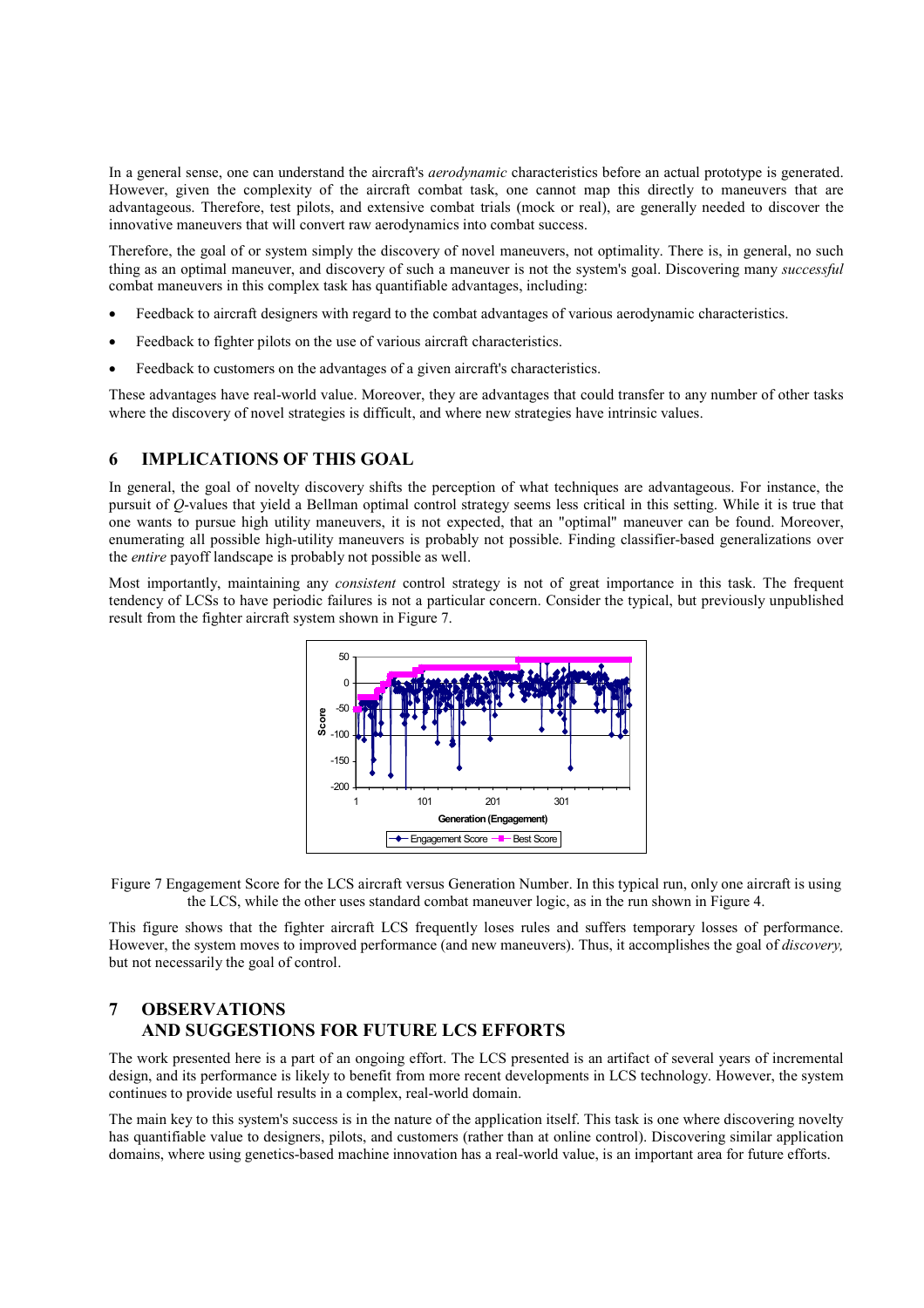On a more technical level, there are features of the current fighter aircraft LCS that deserve consideration in the design of other LCSs.

One should consider the "smoothed" interpretation of actions in the fighter combat LCS. The authors strongly suspect that this is a reason for the LCSs success on this task. Many of the action representations used in LCS research are "brittle". That is, rule deletion, and other forms of classifier set disruption, can easily cause less-than-graceful failure. In the fighter aircraft task, the actions of rules are implicitly interpreted in a linguistic, aerodynamically appropriate manner. This makes each classifier less sensitive changes in the composition of the classifier set, which are likely to occur, given the action of the GA.

One should also consider the fighter aircraft LCS credit allocation scheme. Given the efficacy and popularity of Qlearning and related algorithms (e.g., SARSA, which is essentially the implicit bucket brigade), it is easy to overlook that there are well-founded techniques that do not follow their form. In particular, the Monte-Carlo RL methods are just as firmly related to reinforcement learning theory. In fact, Sutton and Barto [11] indicate that such methods may be more appropriate than *O*-learning and related methods, when one faces a non-Markovian task.

However, such methods are only appropriate for tasks with clearly defined episodes. The fighter aircraft task is clearly episodic, since engagements take place in a pre-defined time window. When one directs an LCS at an episodic task, epochal credit assignment schemes, like that used in the fighter aircraft LCS, may be of higher utility than methods based on O-learning, SARSA, or the bucket brigade.

Like the *Q*-learning based methods used in LCSs, epochal schemes can only approximate the associated reinforcement learning techniques, since such techniques are typically based on table lookup. Given that the focus of the LCS is on finding generalized rules, associated reinforcement learning techniques, be they epochal or not, must be adapted to evolving, generalized rule sets. XCS [14] seems to have found an appropriate adaptation of *O*-learning for an LCS. Finding an appropriate adaptation of well founded, epochal reinforcement learning schemes to LCS use is an area worthy of future research.

However, when considering the technical details of reinforcement learning control (that is, obtaining optimal strategies in reinforcement learning problems), one should not overlook the utility of the LCS approach for generating novel, innovated approaches to problems. Such goals may not fall within the rubric of strict optimality, but in many domains (like the fighter aircraft task), such open-ended discovery can have a real world, hard cash value. The applicability of the LCS approach to such creative tasks deserves further consideration.

# **ACKNOWLEDGMENTS**

The authors gratefully acknowledge that this work is sponsored by The United States Air Force (Air Force F33657-97-C-2035 and Air Force F33657-98-C-2045). The authors also gratefully acknowledge the support provided by NASA for the early phases of this project, under grant NAS2-13994.

# **REFERENCES**

- 1. Booker, L. B. (1992) Viewing Classifier Systems as an Integrated Architecture. Paper presented at The First International Conference on Learning Classifier Systems, Houston, Texas, October 1.
- 2. Goldberg, D. E. (1989) Genetic Algorithms in Search, Optimization, and Machine Learning, Addison-Wesley.
- 3. Grefenstette, J. J. (1988) Credit assignment in rule discovery systems based on genetic algorithms. Machine Learning 3. pp. 225-246.
- 4. Holland, J. H. (1992) Adaptation in Natural and Artificial Systems MIT Press.
- 5. Holland, J. H., Holyoak, K. J., Nisbett, R. E. and Thagard, P. R. (1986) Induction: Processes of inference, learning, and discovery. MIT Press, Cambridge, MA.
- 6. Holland, J. H. and Reitman, J. S. (1978) Cognitive systems based on adaptive algorithms. In Waterman, D. A. and Hayes-Roth, F., " Pattern directed inference systems". Academic Press, NY.
- 7. Shaw, R. L. (1998) Fighter Combat : Tactics and Maneuvering. United States Naval Institute Press.
- 8. Smith, R. E. and Dike B. A. (1995) Learning novel fighter combat maneuver rules via genetic algorithms. International Journal of Expert Systems, 8(3) (1995) 247-276.